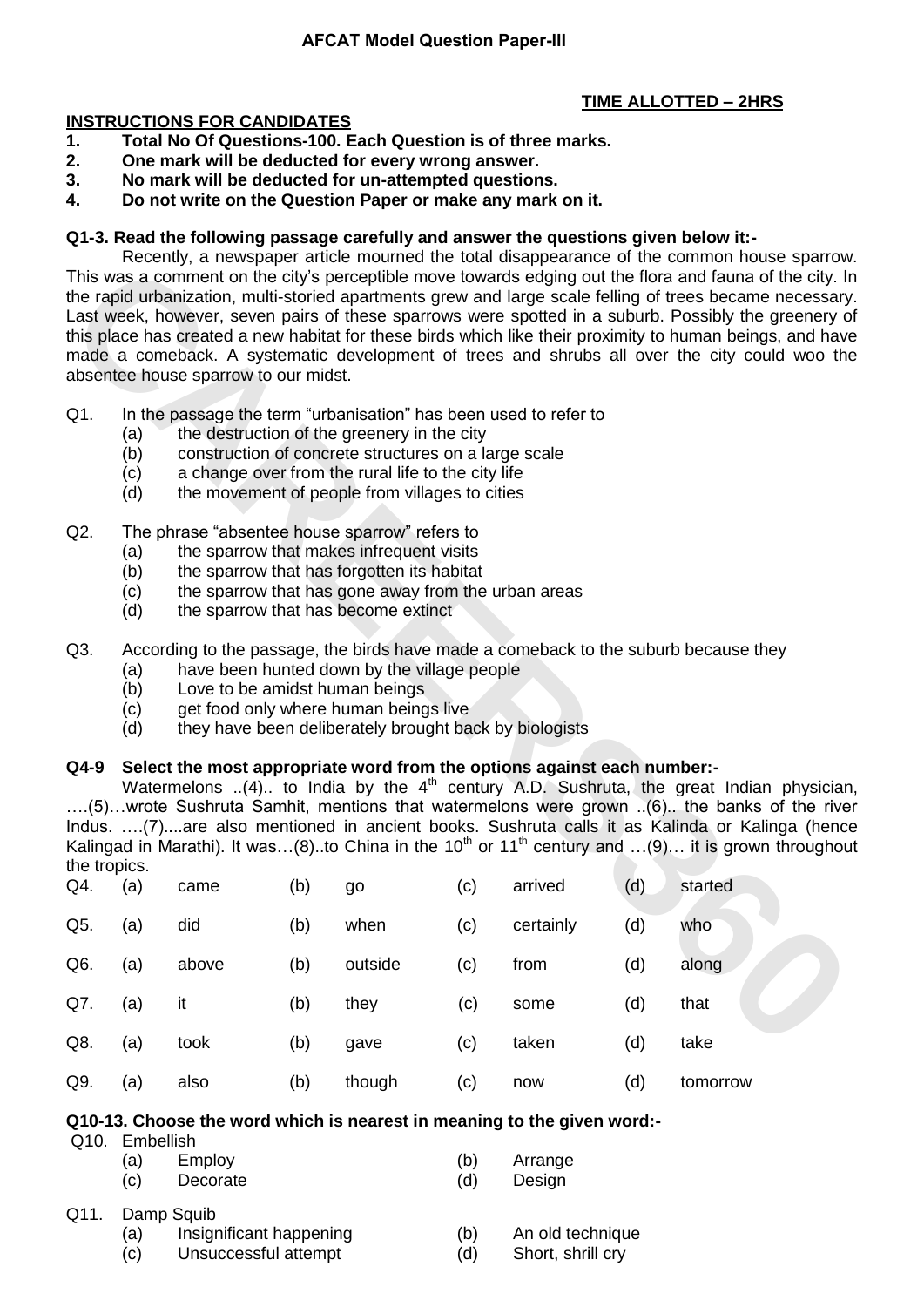|          |                                                                                                 |                                                                             |     |                                                                                 | $\overline{2}$ |                                                                 |     |             |              |
|----------|-------------------------------------------------------------------------------------------------|-----------------------------------------------------------------------------|-----|---------------------------------------------------------------------------------|----------------|-----------------------------------------------------------------|-----|-------------|--------------|
| Q12.     | Sagacious<br>(a)                                                                                | Stupid                                                                      | (b) | Truthful                                                                        | (c)            | Lustful                                                         | (d) | Discerning  |              |
| Q13.     | Pontificate<br>To speak authoritatively<br>(a)<br>To act clumsily<br>(c)                        |                                                                             |     |                                                                                 |                | To raise to higher office<br>To constitute                      |     |             |              |
|          |                                                                                                 |                                                                             |     | Q14-17. Choose the word which is nearly opposite in meaning to the given word:- |                |                                                                 |     |             |              |
| Q14.     | (a)                                                                                             | Parsimonious<br>Generous                                                    | (b) | <b>Selfish</b>                                                                  | (c)            | Religious                                                       | (d) | Hereditary  |              |
| Q15.     | Vindicate<br>(a)                                                                                | Censure                                                                     | (b) | Favour                                                                          | (c)            | Indicate                                                        | (d) | Eradicate   |              |
| Q16.     | Sporadic<br>(a)                                                                                 | Rare                                                                        | (b) | Frequent                                                                        | (c)            | Sharp                                                           | (d) | Coordinated |              |
| Q17.     | Exonerate<br>(a)                                                                                | Reject                                                                      | (b) | Contract                                                                        | (c)            | Accuse                                                          | (d) | Admit       |              |
|          |                                                                                                 |                                                                             |     | Q18-21. Choose the word that best defines the given phrases:-                   |                |                                                                 |     |             |              |
| Q18.     | (a)<br>(c)                                                                                      | Cloak and dagger<br>To fight to a finish<br>To end the hostility            |     |                                                                                 | (b)<br>(d)     | To get into unexpected trouble<br>Like a spy                    |     |             |              |
| Q19.     | To be at the end of one's tether<br>To feel offended<br>(a)<br>(c)<br>To have no resources left |                                                                             |     |                                                                                 |                | To draw moral attention<br>To think deeply                      |     |             |              |
| Q20.     | (a)<br>(c)                                                                                      | All agog<br>Work helplessly<br>In a state of excitement                     |     |                                                                                 |                | Lose consciousness<br>Fall flat                                 |     |             |              |
| Q21.     | (a)                                                                                             | <b>Espirit de Corps</b><br><b>Bravery</b>                                   | (b) | Loyalty                                                                         | (c)            | Subordination                                                   |     | (d)         | Unity        |
| Q22. (a) |                                                                                                 | Q22-25. Choose the correctly spelt word:-<br><b>Omminous</b>                | (b) | Omineous                                                                        | (c)            | Ominous                                                         |     | (d)         | Omenous      |
| Q23.     | (a)                                                                                             | Hindrance                                                                   | (b) | Hinderance                                                                      | (c)            | Hindrence                                                       |     | (d)         | Hinderence   |
| Q24.     | (a)                                                                                             | Perjery                                                                     | (b) | Perjury                                                                         | (c)            | Purjury                                                         |     | (d)         | Perjary      |
| Q25.     | (a)                                                                                             | Reminiscene                                                                 | (b) | Reminiscence (c)                                                                |                | Reminicence                                                     |     | (d)         | Remeniscence |
|          |                                                                                                 |                                                                             |     | Q26-29. Which word or words explains the meaning of the following idioms:-      |                |                                                                 |     |             |              |
| Q26.     | (a)<br>(c)                                                                                      | A blue stocking<br>Stocking which is blue in colour<br>An unreliable person |     |                                                                                 | (b)<br>(d)     | A clean cheat<br>a woman having literary tastes<br>and learning |     |             |              |
| Q27.     | (a)<br>(c)                                                                                      | Yeoman's service<br>lip-service<br>to play god father                       |     |                                                                                 |                | to serve like a slave<br>efficient or useful help               |     |             |              |
| Q28.     | Lay bare<br>(a)<br>Expose<br>(c)<br>Destroy                                                     |                                                                             |     |                                                                                 | (b)<br>(d)     | Take off all clothes<br>Exploit                                 |     |             |              |
| Q29.     | (a)<br>(c)                                                                                      | A wolf in sheep's clothing<br>A hypocrite<br>A coward                       |     |                                                                                 | (b)<br>(d)     | A wolf in woolen clothes<br>A proud man                         |     |             |              |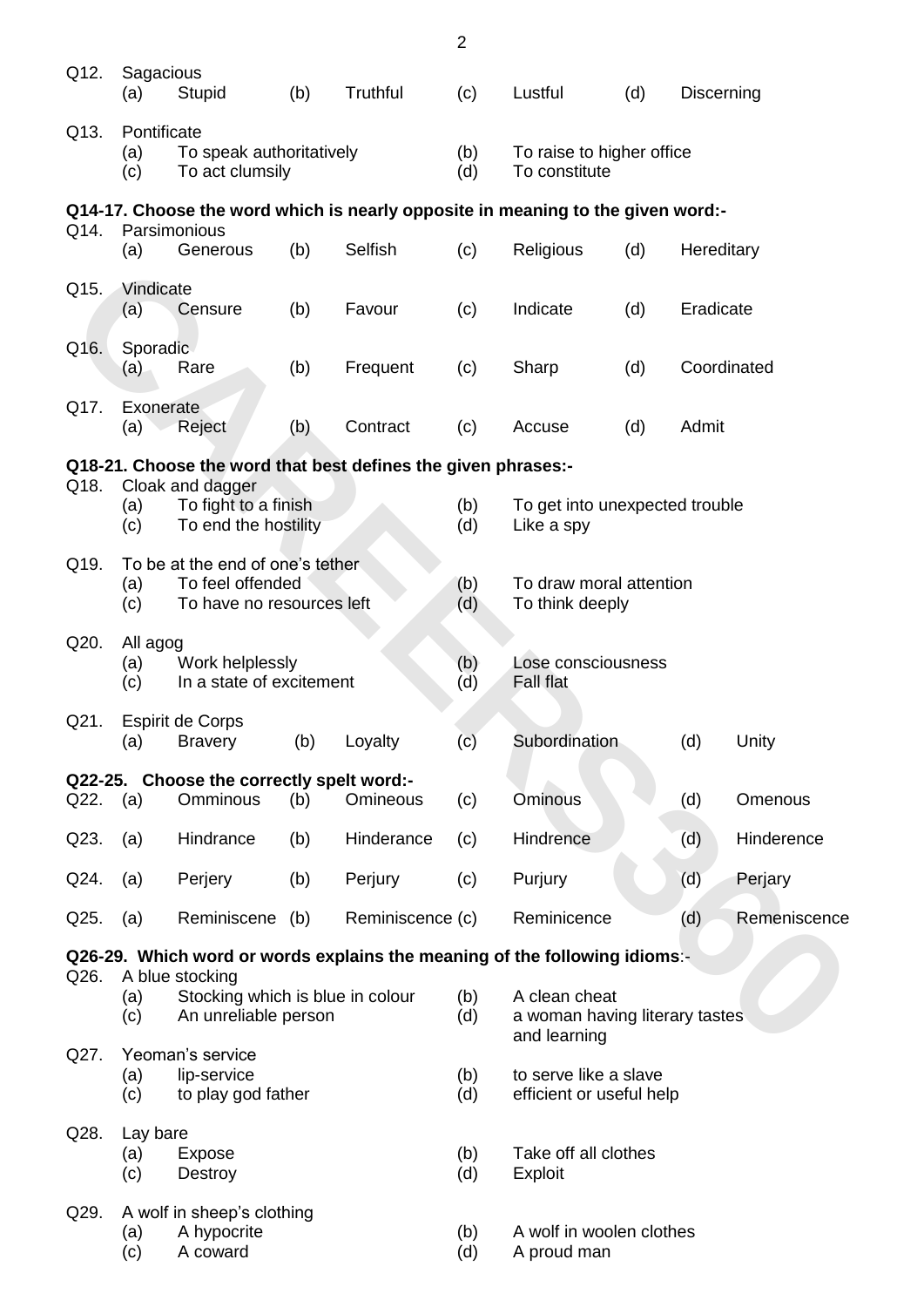| Q30. | The national emblem, viz four lions standing back to back is an adaptation from which of the<br>following:-                                                                                                                              |                                                                                                                                                      |  |  |  |  |  |  |  |  |  |
|------|------------------------------------------------------------------------------------------------------------------------------------------------------------------------------------------------------------------------------------------|------------------------------------------------------------------------------------------------------------------------------------------------------|--|--|--|--|--|--|--|--|--|
|      | (a)<br>Sarnath lions<br>(c)<br>Khajurao                                                                                                                                                                                                  | Gir lions<br>(b)<br>(d)<br>Ajanta caves                                                                                                              |  |  |  |  |  |  |  |  |  |
| Q31. | Who among the following is not a recipient of the 'Bharatiya Jnanpith' Award?<br>Ashapurna Devi<br>(a)<br>Raghupati Sahay<br>(c)                                                                                                         | <b>MF Hussain</b><br>(b)<br>(d)<br><b>VK Gokak</b>                                                                                                   |  |  |  |  |  |  |  |  |  |
| Q32. | Global 500 awards are given for outstanding achievement in which of the following fields?<br><b>Population Control</b><br>Elimination of illiteracy<br>(b)<br>(a)<br>Campaigning against AIDS<br>Protection of environment<br>(c)<br>(d) |                                                                                                                                                      |  |  |  |  |  |  |  |  |  |
| Q33. | Pulitzer Prize is awarded for the outstanding work in the field of<br>Science and Technology<br><b>Environmental Studies</b><br>(b)<br>(a)<br>Literature and Journalism<br>International Understanding<br>(c)<br>(d)                     |                                                                                                                                                      |  |  |  |  |  |  |  |  |  |
| Q34. | Who was the founder of Nanda dynasty?<br><b>Bimbisara</b><br>Mahapadma Nanda<br>(a)<br>(b)<br>Dhana Nanda<br>(c)<br>Ajatasatru<br>(d)                                                                                                    |                                                                                                                                                      |  |  |  |  |  |  |  |  |  |
| Q35. | Which of the following books is written by Arnold Toynbee?<br>Mankind and Mother Earth<br><b>Tom Sawyer</b><br>(b)<br>(a)<br>The Future of Freedom<br>The Moon's Last Sigh<br>(c)<br>(d)                                                 |                                                                                                                                                      |  |  |  |  |  |  |  |  |  |
| Q36. | The presidency of the UN Security Council rotates among the Council Members<br>Every 6 months<br>(a)<br>Every 3 months<br>(c)                                                                                                            | Every year<br>(b)<br>Every month<br>(d)                                                                                                              |  |  |  |  |  |  |  |  |  |
| Q37. | Who were the contemporaries of the Gupta Kings in the south?<br>Chola<br>Rashtrakutas<br>(b)<br>(a)<br>(d)<br>(c)<br>Satavahanas<br>Vakatkas                                                                                             |                                                                                                                                                      |  |  |  |  |  |  |  |  |  |
| Q38. | regional power?<br>Lord Warren Hastings<br>(a)<br>Lord Dalhousie<br>(c)                                                                                                                                                                  | Who was the person behind conversion of East India Company from a trading company into a<br><b>Lord Clive</b><br>(b)<br>(d)<br><b>Lord Wellesley</b> |  |  |  |  |  |  |  |  |  |
| Q39. | Who inscribed the name of Khalifa of Baghdad on his coins?<br>Ala-ud-din Khilji<br>(a)<br>Qutub-ud-in Aibak<br>(c)                                                                                                                       | (b)<br><b>Iltutmish</b><br><b>Balban</b><br>(d)                                                                                                      |  |  |  |  |  |  |  |  |  |
| Q40. | Who among the following Sultans of Delhi assumed the title, 'Sikandar-i-Sani?<br><b>Balban</b><br>(a)<br>Muhammad-bin-Tughlaq<br>(c)                                                                                                     | (b)<br>Ala-ud-din Khilji<br>Sikander Lodhi<br>(d)                                                                                                    |  |  |  |  |  |  |  |  |  |
| Q41. | UN General Assembly recently declared 21st June as<br>International Youth Day<br>(a)<br>International Day of Yoga<br>(c)                                                                                                                 | International Literacy Day<br>(b)<br>International Day of Peace<br>(d)                                                                               |  |  |  |  |  |  |  |  |  |
| Q42. | The member countries of NAFTA are<br>USA, Canada and Mexico<br>(a)<br>(c)<br><b>USA and Canada</b>                                                                                                                                       | Canada and Mexico<br>(b)<br>(d)<br>Argentina and Brazil                                                                                              |  |  |  |  |  |  |  |  |  |
| Q43. | 200m backstroke<br>(a)<br>(c)<br>50m breaststroke                                                                                                                                                                                        | Sandeep Sejwal won the Bronze medal in 2014 Asian Games in which of the following events?<br>200m freestyle<br>(b)<br>(d)<br>50m butterfly           |  |  |  |  |  |  |  |  |  |
| Q44. | The Indian space programme began in<br>1962<br>1961<br>(a)<br>(b)                                                                                                                                                                        | 1965<br>1969<br>(d)<br>(c)                                                                                                                           |  |  |  |  |  |  |  |  |  |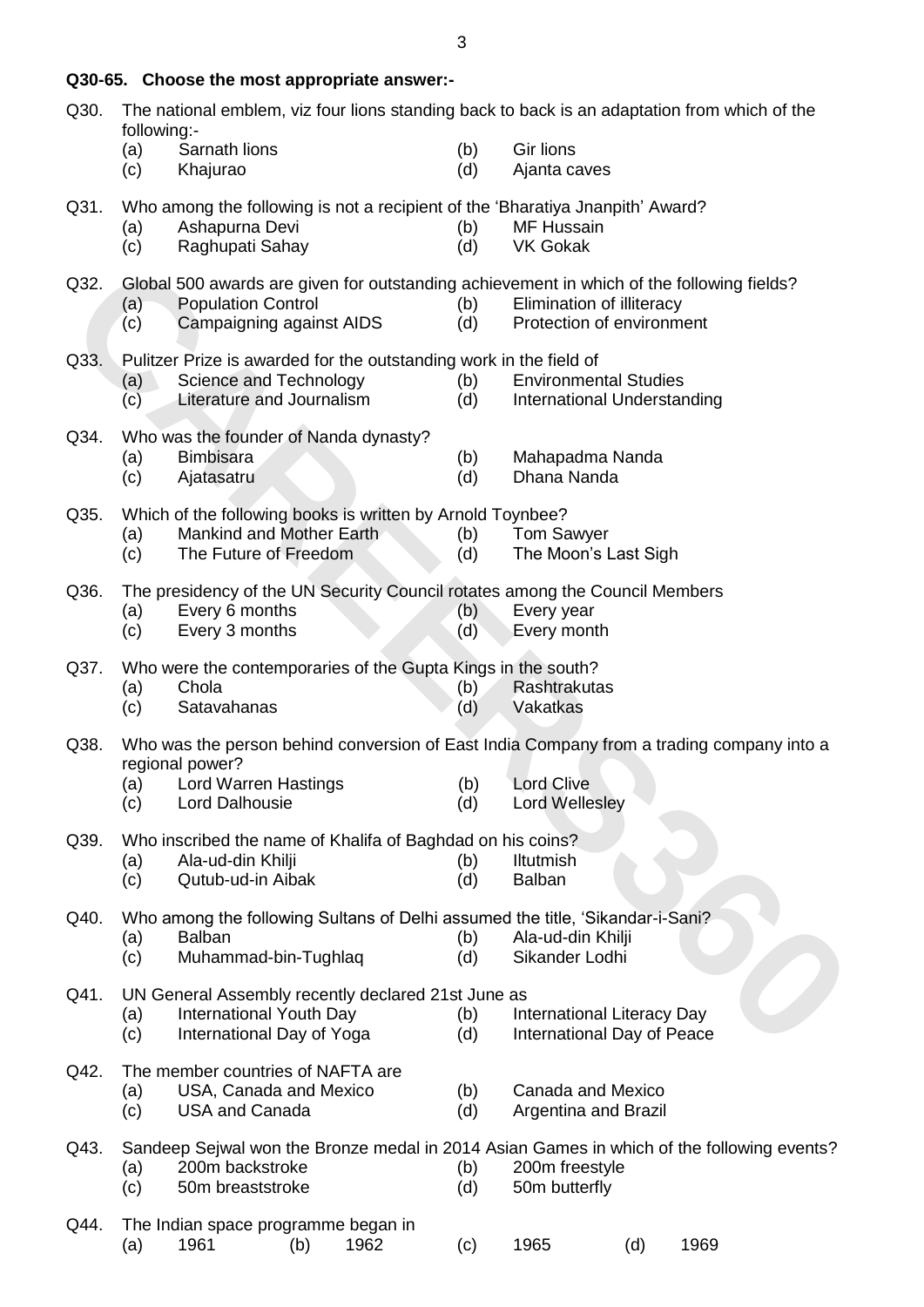| Q45. | 'Bachpan Bachao Andolan (BBA)', an organisation to protect the rights of children was founded |                                                                                               |     |             |            |                                    |     |                                                                                                                         |
|------|-----------------------------------------------------------------------------------------------|-----------------------------------------------------------------------------------------------|-----|-------------|------------|------------------------------------|-----|-------------------------------------------------------------------------------------------------------------------------|
|      | by<br>(a)<br>(c)                                                                              | Amir Khan<br>Om Prakash Gurjar                                                                |     |             | (b)<br>(d) | Kailash Satyarthi<br>Santa Sinha   |     |                                                                                                                         |
| Q46. | (a)                                                                                           | Mangalyan, Mars Orbiter Mission (MOM) was launched in<br>Jan 2013                             | (b) | Oct 2012    | (c)        | Oct 2013                           | (d) | Nov 2013                                                                                                                |
| Q47. | (a)                                                                                           | "Ruhr of India" known for its rich coal deposits is in the State of<br>Uttar Pradesh (b)      |     | Jharkhand   | (c)        | West Bengal                        | (d) | <b>Bihar</b>                                                                                                            |
| Q48. |                                                                                               |                                                                                               |     |             |            |                                    |     | Which of the following Subsonic missiles, test fired in October 2014 is considered India's answer                       |
|      | (a)                                                                                           | to America's Tomahawk missile<br><b>Brahmos Mk-2</b>                                          |     | (b) Prahaar | (c)        | Nirbhay                            | (d) | Agni-V                                                                                                                  |
| Q49. | 2014?                                                                                         |                                                                                               |     |             |            |                                    |     | Who among the following won the World Billiards Championship held in England in October                                 |
|      | (a)<br>(c)                                                                                    | <b>Peter Gilchrist</b><br>Saurav Kothari                                                      |     |             | (b)<br>(d) | Pankaj Advani<br>None of these     |     |                                                                                                                         |
| Q50. |                                                                                               | Which country will host the XXXI Olympic Games in 2016?                                       |     |             |            |                                    |     |                                                                                                                         |
|      | (a)<br>(c)                                                                                    | Rio de Janeiro, Brazil<br>Tokyo, Japan                                                        |     |             | (b)<br>(d) | Chicago, USA<br>Doha, Qatar        |     |                                                                                                                         |
| Q51. |                                                                                               | The book, "A China Passage' was written by                                                    |     |             |            |                                    |     |                                                                                                                         |
|      | (a)<br>(c)                                                                                    | MJ Akbar<br>Anees Jung                                                                        |     |             | (b)<br>(d) | Jagmohan<br>John Kenneth Galbraith |     |                                                                                                                         |
| Q52. |                                                                                               | goes away. In how many days will A finish the work?                                           |     |             |            |                                    |     | A can do a piece of work in 20 days and B in 25 days. They work together for 5 days and then B                          |
|      | (a)                                                                                           | 11 days                                                                                       | (b) | 9 days      | (c)        | 20 days                            | (d) | 21 days                                                                                                                 |
| Q53. | (a)                                                                                           | speeds are 50 Kmph and 30 Kmph respectively. In what time A will completely pass B.<br>28 Sec | (b) | 28.46 Sec   | (c)        | 53.46 Sec                          | (d) | Two train A & B each 66 meters long run parallel to each other in the same direction. Their<br>23.76 Sec                |
| Q54. |                                                                                               |                                                                                               |     |             |            |                                    |     | A train 77.5 m in length is running at the rate of 65 Kmph. Find the time taken by the train to pass                    |
|      | (a)                                                                                           | the man walking in the same direction as the train $@3$ Kmph.<br>2.5 Sec                      | (b) | 4.5 Sec     | (c)        | 6.5 Sec                            | (d) | 8 Sec                                                                                                                   |
| Q55. |                                                                                               | minutes to row to a place and back, how far is the place?                                     |     |             |            |                                    |     | Ram can row 7 <sup>1</sup> / <sub>2</sub> Kmph in still water. If in a river running at 1.5 Km an hour, it takes him 50 |
|      | (a)                                                                                           | 3.5 Km                                                                                        | (b) | 3 Km        | (c)        | 4.5 Km                             | (d) | 5 Km                                                                                                                    |
| Q56. | (a)                                                                                           | covers the distance in 4 hours and 30 minutes. The speed of the stream in Km/h is?<br>4       | (b) | 5           | (c)        | 6                                  | (d) | A motorboat with speed 15 Kmph in still water goes 30 Km downstream and comes back. It<br>10                            |
| Q57. |                                                                                               |                                                                                               |     |             |            |                                    |     | Zinc and copper are melted together in the ratio 9:11. What is the weight of the melted mixture, if                     |
|      | (a)                                                                                           | 28.8 kg of zinc has been consumed in it?<br>58 Kg                                             | (b) | 60 Kg       | (c)        | 64 Kg                              | (d) | 70 Kg                                                                                                                   |
| Q58. |                                                                                               |                                                                                               |     |             |            |                                    |     | A sells his goods 20% cheaper than B and 20% dearer than C. How much percentage is C's                                  |
|      | (a)                                                                                           | goods cheaper / dearer than B.<br>33.33%                                                      | (b) | 50%         | (c)        | 45.85%                             | (d) | None of these                                                                                                           |
| Q59. |                                                                                               |                                                                                               |     |             |            |                                    |     | The average of 6 observations is 12. If the $7th$ observation is included, the average is reduced by                    |
|      | $(a)$ 4                                                                                       | 1. What will be the 7 <sup>th</sup> observation?                                              | (b) | 5           | (c)        | 6                                  | (d) | $\overline{7}$                                                                                                          |
| Q60. |                                                                                               |                                                                                               |     |             |            |                                    |     | If the incomes of Ram & Shyam are in the ratio of 3:4 and their expenditures in the ratio of 4:5,                       |
|      | (a)                                                                                           | find the ratio of their savings, given that Shyam saves a third of his income.<br>10:15       | (b) | 13:20       | (c)        | 15:20                              | (d) | 13:15                                                                                                                   |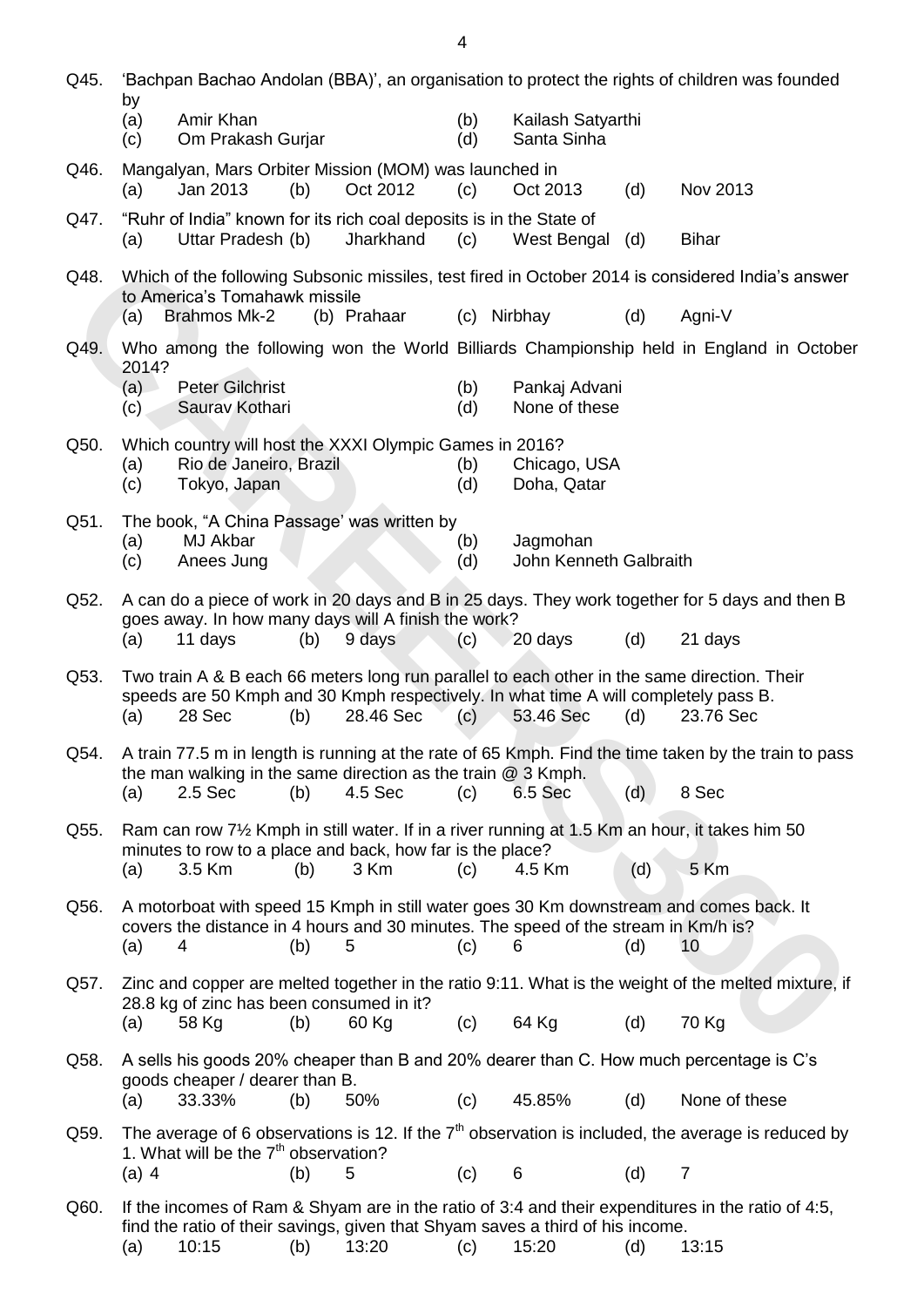- Q61. The sum of ages of 4 children born at the interval of 2 years is 52. What is the age of the oldest child?
	- (a) 10 years (b) 12 years (c) 14 years (d) 16 years
- Q62. A certain sum under compound interest, compounded annually, amounts to Rs. 5500/- in 5 years and Rs. 6050/- in 6 years. What is the rate of interest? (a)  $12\frac{1}{2}\%$  (b)  $15\%$  (c)  $20\%$  (d)  $10\%$
- Q63. Rs. 800 becomes Rs. 956 in 3 years at a certain rate of simple interest. If the rate of interest is increased by 4%, what amount will Rs. 800 becomes in 3 years? (a) Rs 1020.80 (b) Rs 1025 (c) Rs 1052 (d) Rs 1000
- Q64. A sum of money lent out at simple interest amounts to Rs 720 after 2 years and to Rs 1020 after a further period of 5 years. The sum is (a) Rs 500 (b) Rs 600 (c) Rs 700 (d) Rs 750
- Q65. Present age of X and Y are in the ratio 7:5 respectively. Four years hence, the ratio of their ages will become 11:9 respectively. What is the present age of Y? (a) 1 year (b) 7 year (c) 5 year (d) None of these

**Q 66-70. Each of these questions given below contains three elements. These elements may or may not**  have some inter-linkage. Each group of elements may fit into one of these diagrams at (a), (b), (c) or (d). **You have to indicate the group of elements which correctly fits into the diagrams**.

Q66. Which of the following diagrams indicates the best relation between Biology, Zoology and Physics?



Q67. Which of the following diagrams indicates the best relation between Stamp, Pen and Chalk?



Q68. Which of the following diagrams indicates the best relation between Singers, Athletes and Girls?



Q69. Which of the following diagrams indicates the best relation between Teachers, Women and Doctors?

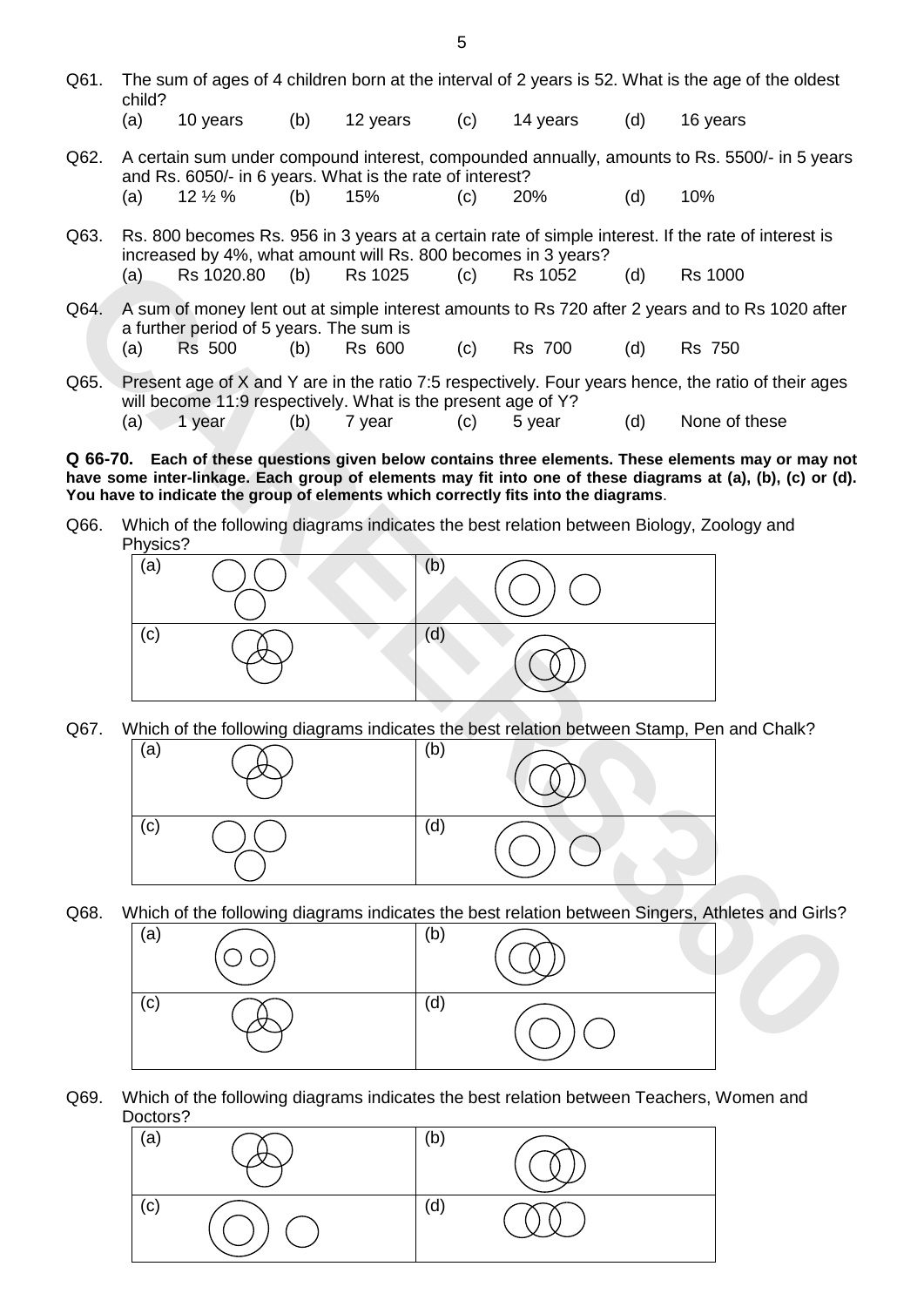Q70. Which of the following diagrams indicates the best relation between Clothes, Flowers and White?



**Q71-75 In each of the following questions find out the alternative which will replace the question mark.** 

| mark.     |                                                                                       |                                                                   |     |                                                                                |            |                                      |     | שו די ט ווו סמכון טו נווס וטווטאוווש קעסטוטווט ווווע טעג נווס מונסו וומנועס אוווטוו אווו וסףומכס נווס קעסטנוטו                                                                                   |  |  |
|-----------|---------------------------------------------------------------------------------------|-------------------------------------------------------------------|-----|--------------------------------------------------------------------------------|------------|--------------------------------------|-----|--------------------------------------------------------------------------------------------------------------------------------------------------------------------------------------------------|--|--|
| Q71.      | (a)<br>(c)                                                                            | Cerebrum: Brain: ?:?<br>Aorta: Hand<br>Ventricle: Heart           |     |                                                                                | (b)<br>(d) | Ligament: Blood<br>Country: Universe |     |                                                                                                                                                                                                  |  |  |
| Q72.      | (a)<br>(c)                                                                            | Monument: Cenotaph: ?:?<br>Orifice: Opening<br>Protect : Protocol |     |                                                                                | (b)<br>(d) | Guide: Follower<br>Sponsor: Cleave   |     |                                                                                                                                                                                                  |  |  |
| Q73.      | (a)<br>(c)                                                                            | Meadow: Sheep:: ?:?<br>Stable: Horse<br>Grass: Grasshopper        |     |                                                                                | (b)<br>(d) | Hay : Insect<br>Pasture: Cattle      |     |                                                                                                                                                                                                  |  |  |
| Q74.      | Sadist: Injury: ?:?<br><b>Opportunist: Generosity</b><br>(a)<br>Dentist: Teeth<br>(c) |                                                                   |     |                                                                                |            | Priest: Church<br>Thief: Robbery     |     |                                                                                                                                                                                                  |  |  |
| Q75.      | Lecherous : Carnal :: ?:?<br>Virile: Feeble<br>(a)<br>Impede: Begin<br>(c)            |                                                                   |     |                                                                                |            | Diatribe: Abuse<br>Sunder: Link      |     |                                                                                                                                                                                                  |  |  |
| the rest. |                                                                                       |                                                                   |     |                                                                                |            |                                      |     | Q76-80 In each of the following questions, four words have been given out of which three are<br>alike in some manner, while the fourth one is different. Choose the word which is different from |  |  |
| Q76.      | (a)                                                                                   | Niger                                                             | (b) | Suez                                                                           | (c)        | Mississippi                          | (d) | Colorado                                                                                                                                                                                         |  |  |
| Q77.      | (a)                                                                                   | Bang                                                              | (b) | <b>Hiss</b>                                                                    | (c)        | Whistle                              | (d) | Wink                                                                                                                                                                                             |  |  |
| Q78.      | (a)                                                                                   | Gold                                                              | (b) | Silver                                                                         | (c)        | <b>Bronze</b>                        | (d) | Iron                                                                                                                                                                                             |  |  |
| Q79.      | (a)                                                                                   | Mendicant                                                         | (b) | Ascetic                                                                        | (c)        | Pious                                | (d) | Hermit                                                                                                                                                                                           |  |  |
| Q80.      | (a)                                                                                   | Bardoli                                                           | (b) | Bhadravati                                                                     | (c)        | Porbandar                            | (d) | Champaran                                                                                                                                                                                        |  |  |
| Q81.      |                                                                                       |                                                                   |     | which when placed in the blank space of figure (X) would complete the pattern. |            |                                      |     | Q81-85. In each of the following questions, select a figure from amongst the four alternatives                                                                                                   |  |  |
|           |                                                                                       |                                                                   |     |                                                                                |            |                                      |     |                                                                                                                                                                                                  |  |  |

| Q76. | (a) | Niger     | (b) | Suez        | (c) | Mississippi   | (d) | Colorado  |
|------|-----|-----------|-----|-------------|-----|---------------|-----|-----------|
| Q77. | (a) | Bang      | (b) | <b>Hiss</b> | (c) | Whistle       | (d) | Wink      |
| Q78. | (a) | Gold      | (b) | Silver      | (c) | <b>Bronze</b> | (d) | Iron      |
| Q79. | (a) | Mendicant | (b) | Ascetic     | (c) | Pious         | (d) | Hermit    |
| Q80. | (a) | Bardoli   | (b) | Bhadravati  | (c) | Porbandar     | (d) | Champaran |



Q82.

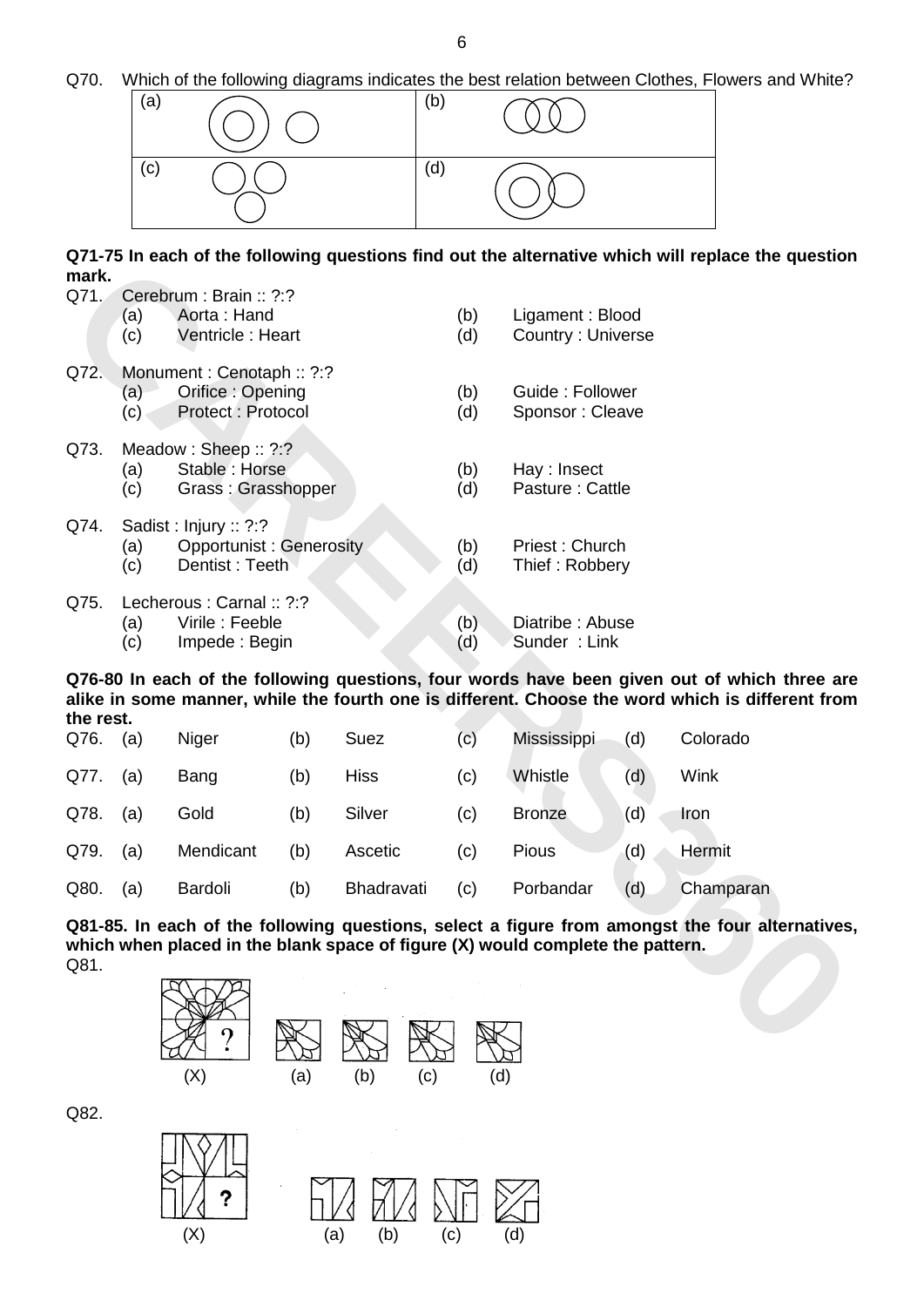

 $(X)$  (a) (b) (c) (d)

**Q86-90. Each of the following questions consists of five figures marked 1,2,3,4 and 5 called the Problem Figures followed by four other figures marked a, b, c and d called the Answer Figures. Select a figure from amongst the Answer Figures which will continue the same series as established by the five Problem Figures.** 



7